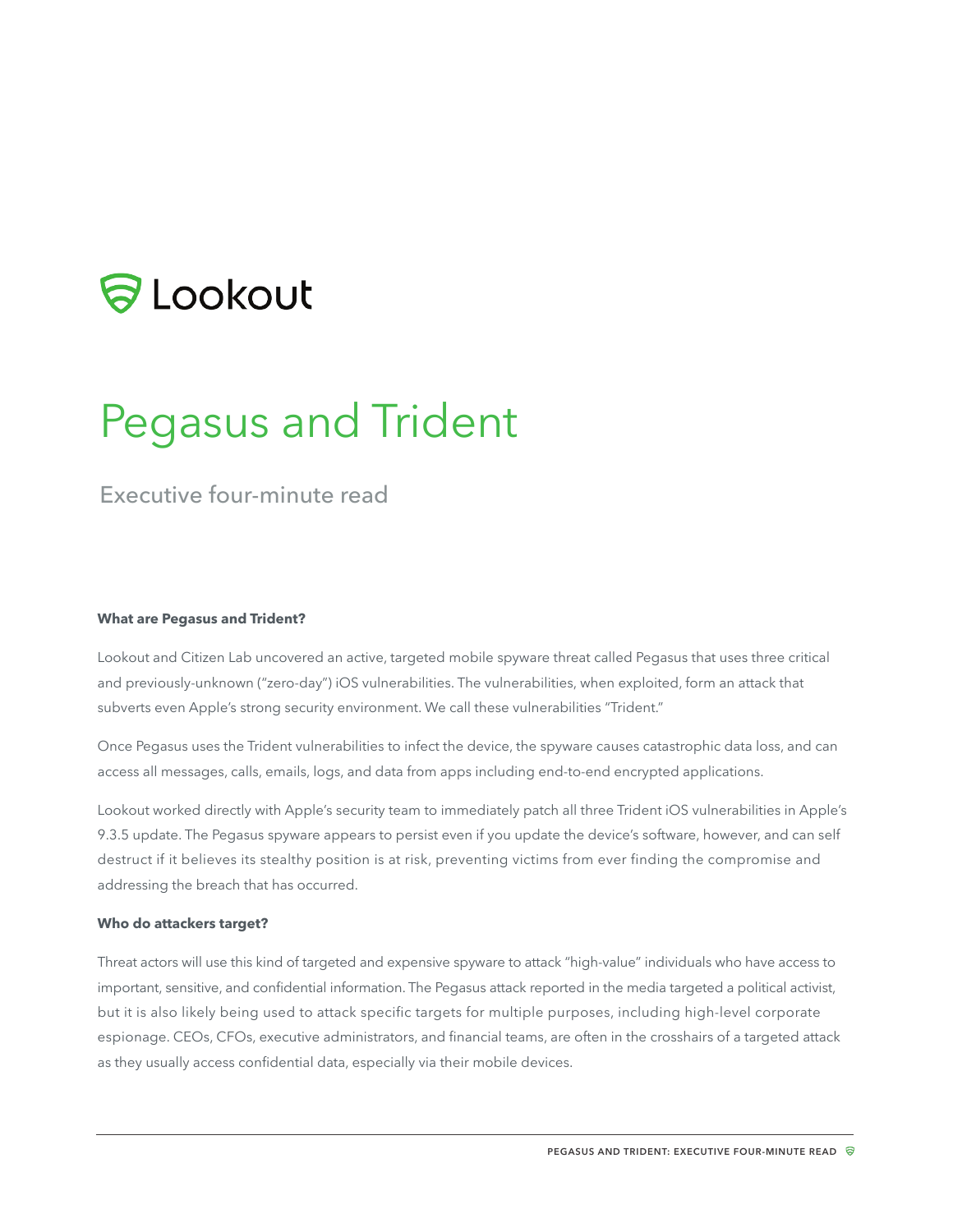[As TechCrunch writes,](https://techcrunch.com/2016/08/25/apple-zero-days-hacking/https://techcrunch.com/2016/08/25/apple-zero-days-hacking/) "Apple zero-days mark a new era of mobile hacking."

Pegasus is the most sophisticated attack we've seen on any endpoint because it takes advantage of:

- 1. How integrated mobile devices are in our lives
- 2. The combination of features only available on mobile always connected, voice communications, camera, email, messaging, GPS, passwords, and contact lists. It also includes information that could be answers to your security questions like birthdays, addresses, and children's information.

# **What are others saying about it?**

# THE WALL STREET JOURNAL.

"Their report sheds new light on the capabilities of private security companies to produce sophisticated software for state-sponsored spying. It also suggests that the iOS operating system behind Apple's iPhones isn't as impregnable as it appeared earlier this year…" *R[ead more here](http://www.wsj.com/articles/firm-manipulated-iphone-software-to-allow-spying-report-says-1472149087)*

# The New Hork Times

"Together, they discovered that the spyware relied on three previously unknown iOS vulnerabilities — called 'zero days' because Apple didn't know about them and had zero days to patch them." *R[ead more here](http://www.nytimes.com/2016/08/26/technology/apple-software-vulnerability-ios-patch.html?_r=1)*

# **MOTHERBOARD**

"Until this month, no one had seen an attempted spyware infection leveraging three unknown bugs, or zero-days, in the iPhone." *[Read more here](https://motherboard.vice.com/read/government-hackers-iphone-hacking-jailbreak-nso-group)*

# WIRBD

"Meanwhile, even though this vulnerability has been patched, the next one likely won't be far behind..." *[Read more here](https://www.wired.com/2016/08/hacking-group-selling-ios-vulnerabilities-state-actors/)*

Congressman Ted Lieu (D-CA) also released a statement saying:

**"I am pleased that Apple was able to quickly address this security breach, but it is clear that Congress must do more to address the issues of mobile security. I believe a congressional hearing is in order and plan to work with my colleagues to examine these critical security concerns." Congressman Ted W. Lieu, (***D-CA)*



*[Read his full statement here.](https://blog.lookout.com/blog/2016/08/30/congressman-lieu-trident-pegasus/)*